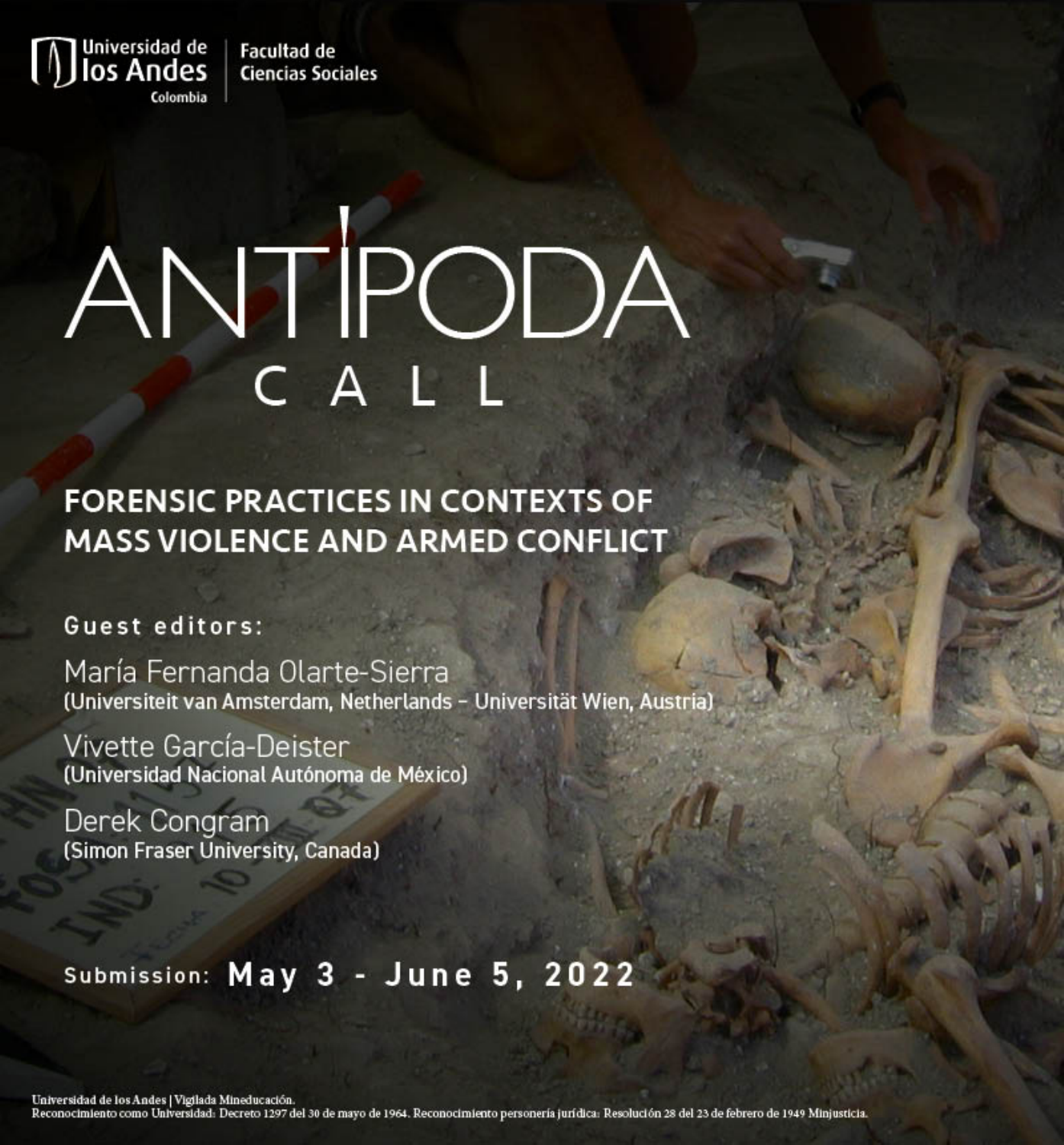

## **FORENSIC PRACTICES IN CONTEXTS OF MASS VIOLENCE AND ARMED CONFLICT**

**Guest editors:**

**María Fernanda Olarte-Sierra** (Universiteit van Amsterdam, the Netherlands, and Universität Wien, Austria) **Vivette García-Deister** (Universidad Nacional Autónoma de México) **Derek Congram** (Simon Fraser University, Canada)

*Antípoda. Revista de Antropología y Arqueología* is pleased to invite the academic community to submit unpublished articles, articles essays, and book reviews from **May 3 to June 5, 2022**. Please send articles and visual articles through [https://gestionrevistas.uniandes.edu.co/index.php/antipoda/login;](https://gestionrevistas.uniandes.edu.co/index.php/antipoda/login) and reviews to: [antipoda@uniandes.edu.co.](about:blank) Work will be accepted in Spanish, English, and Portuguese. For more information on the editorial process and author guidelines please see: <https://revistas.uniandes.edu.co/for-authors/antipoda/editorial-policy>

Over the last forty years, archaeology and forensic anthropology have become valuable tools in judicial and humanitarian contexts and for the vindication of rights and social struggles, as in the case of historical memory and reconciliation. These two disciplines have become fundamental to the search for missing persons, the official validation of victim status, and the filing of individual or group charges (genocide, ethnocide and other scenarios of mass violence), among other crucial human rights issues.

From a critical stance, the issue is intended to provide a multidisciplinary space in which to account for the complexities, nuances, possibilities, and tensions that can result from the forensic practices of archaeology and anthropology. The space also serves to explain the relationship of such practices with other disciplines and ways of producing forensic knowledge, when applied in contexts of mass violence and armed conflict. The proposal is to expand the discussions on the effects of forensic practice —in a broad sense— in the social arenas where truth, justice, and reparation are disputed in violent processes of the twentieth and twenty-first centuries in different geographies. The above in contexts of transitional justice, peace processes, and memory exercises, as well as in scenarios of social unrest due to State (in)action in response to human rights violations. The issue is thus intended to build bridges between archaeology and sociocultural anthropology, articulated through the knowledge produced through forensic practice.

To this end, for this special issue, we are looking for critical and reflective contributions that will foster dialogue between theory and practice based on case studies. These may include more